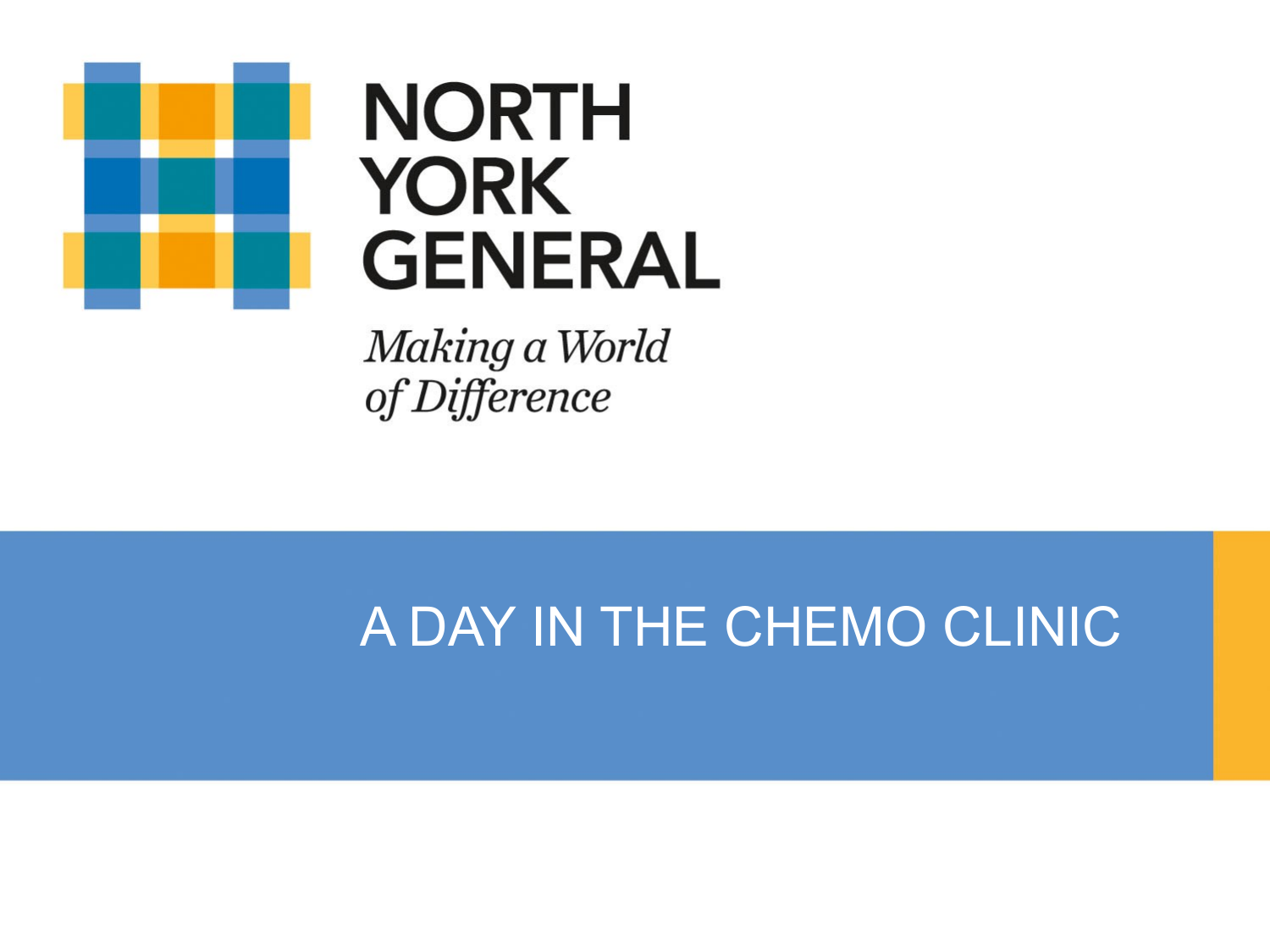

Making a World of Difference

# **Objectives**

- Introduction
- Blood work
- What happens during my appointment?
- Chemotherapy safety
- General appointment information and reminders

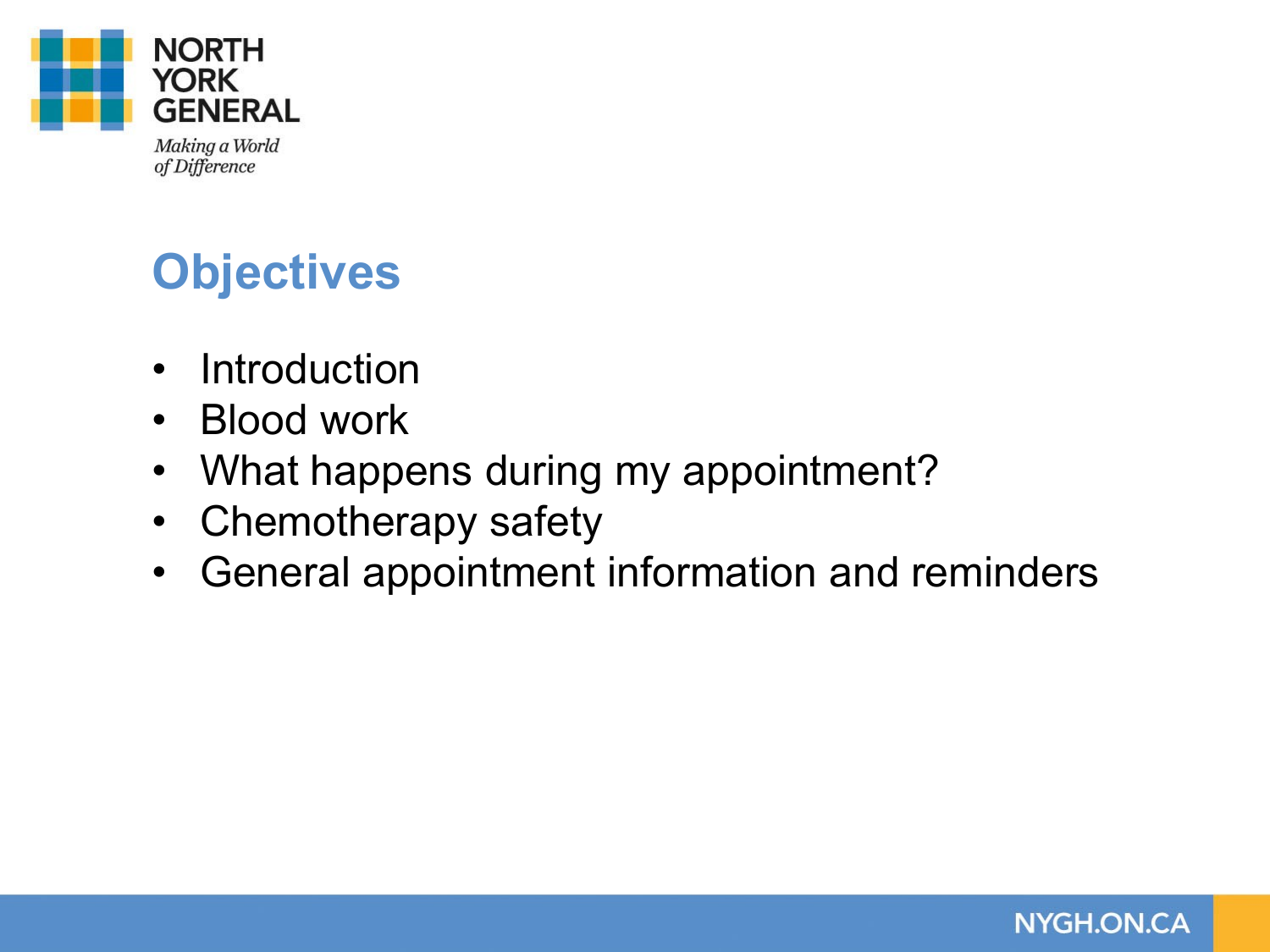

### **Anne Tanenbaum Chemotherapy Centre**

We are located on the 8th floor. Hours of operation: 8 a.m. to 6 p.m. Monday to Friday

Phone: 416-756-6704

\*You must register before each appointment.

Bring your health card (OHIP) to every appointment.

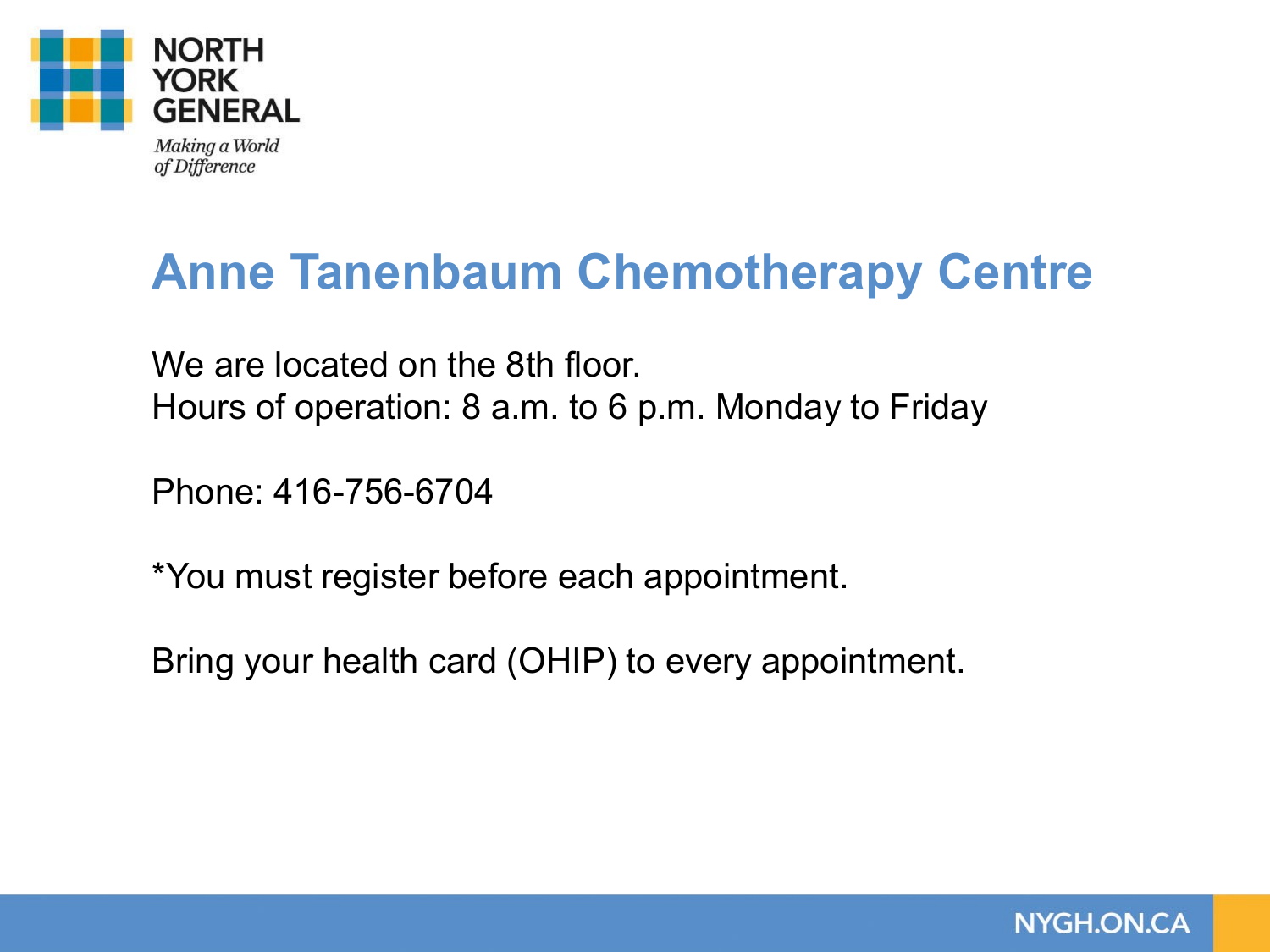

# **Blood work**

Chemotherapy can affect the health of bone marrow cells.

- Red blood cells give you energy
- White blood cells fight infection
- Platelets prevent bleeding

Your blood work will need to be checked before every treatment.

If your counts are too low, you may need to repeat the blood test.

If your counts are still too low, your chemotherapy treatment may need to be delayed.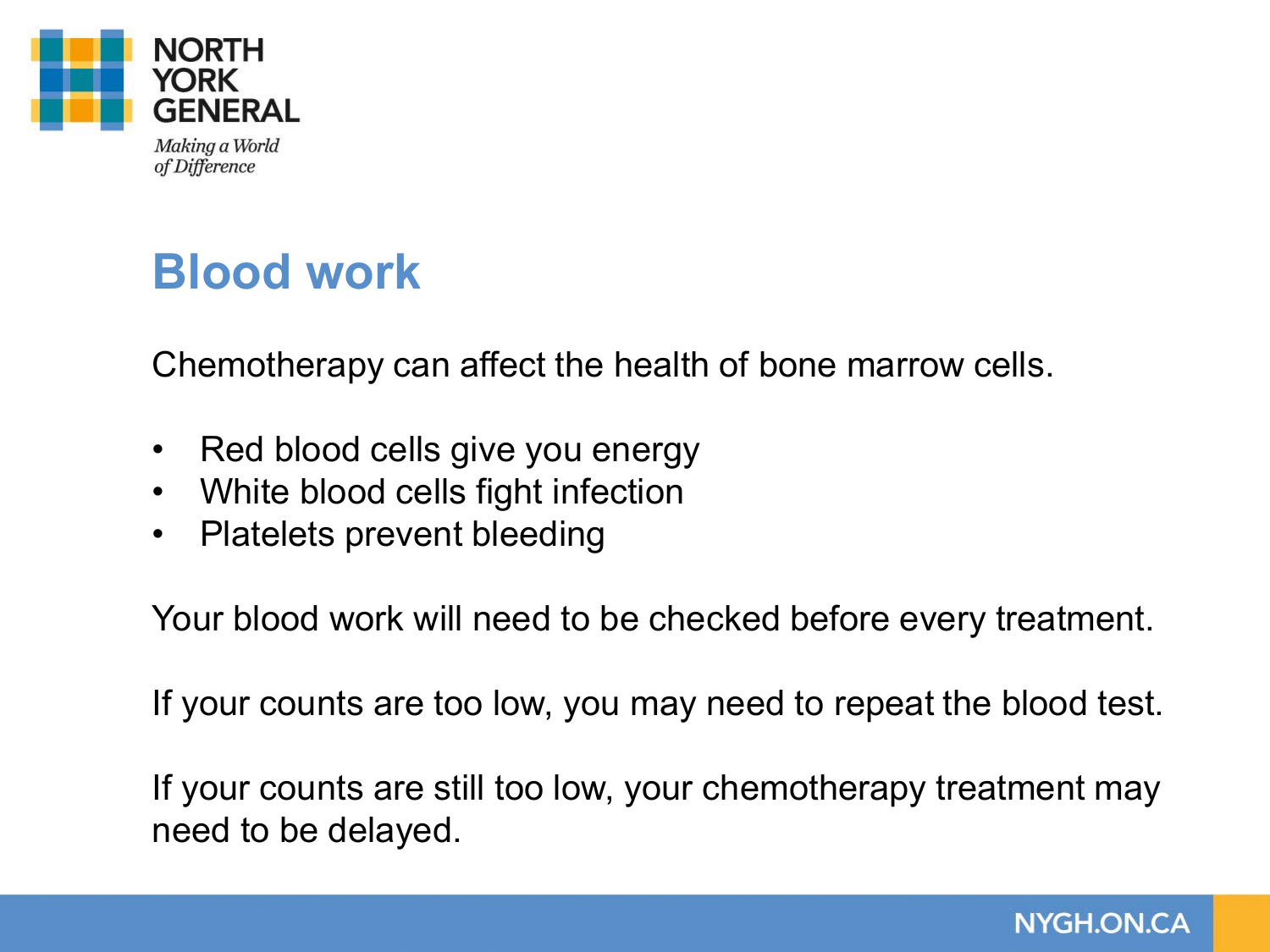

# **Blood work: How/when**

Complete your blood work the same day as chemotherapy before your appointment anytime between 8 and11:30 a.m.

The Outpatient Lab is located on the 4th floor.

If you have chemotherapy scheduled on a Monday, your blood work needs to be done the previous Friday.

For those receiving 3-5 consecutive days of chemo, blood work is needed only prior to your first day of chemo.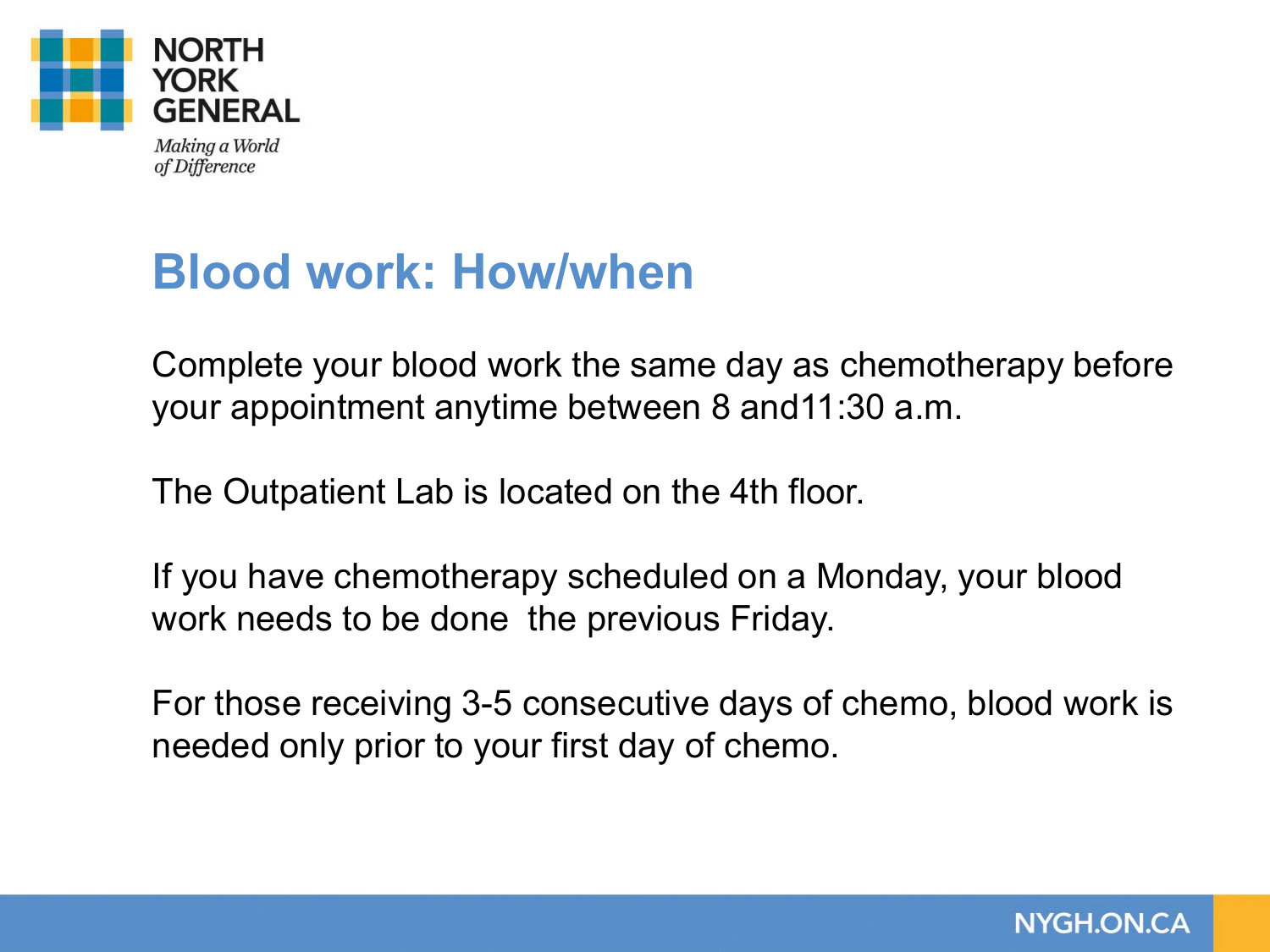

# **What happens during my appointment**

There are several different steps in your chemotherapy appointment:

- Registration
- Nursing assessment
- Ordering chemotherapy
- Drug preparation
- Treatment

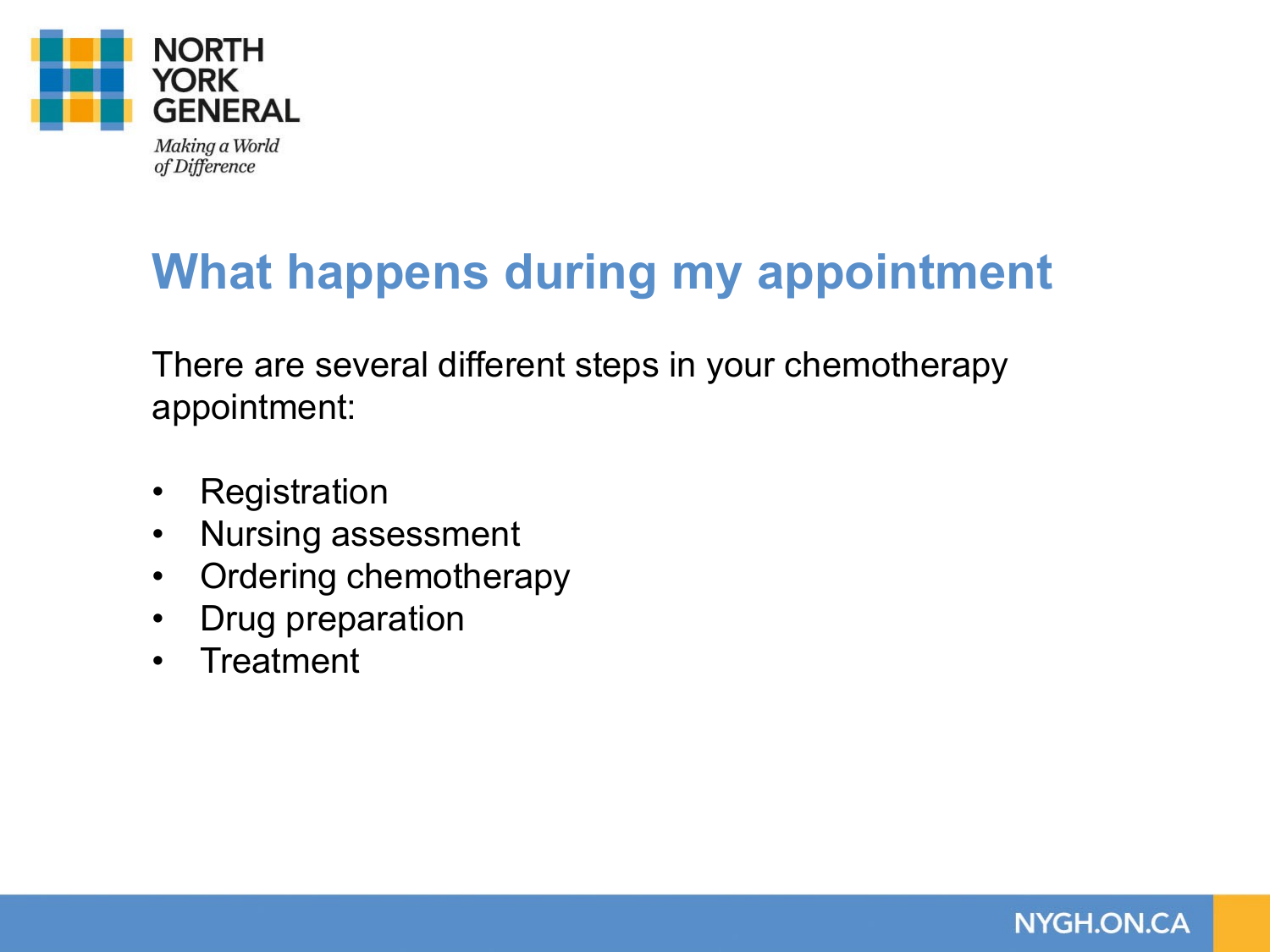

# **Edmonton Symptom Assessment Scale (ESAS)**

**What is it?**

It's a self reporting symptom screening tool used to assist in the assessment of 9 common cancer-related symptoms. It will allow our health care team to better understand your symptoms.

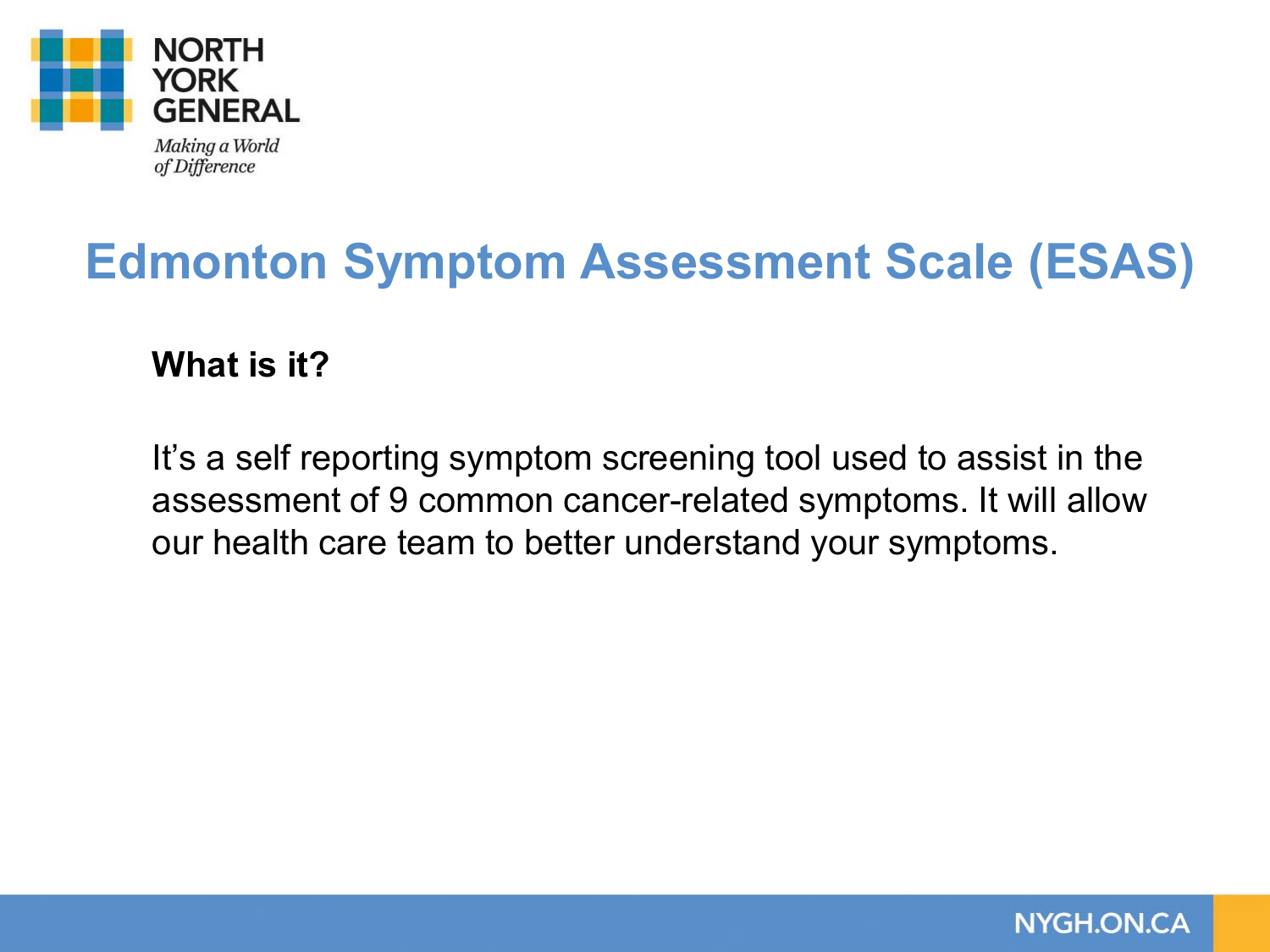

of Difference

**Edmonton Symptom Assessment Scale**

#### **How do I complete my ESAS?**

- Prior to registering with the secretary you will need to complete your ESAS form on the kiosk provided.
- In general, each question should be answered on how you are feeling "now" at the time of your appointment.
- Each symptom is rated from 0 to 10 on a numerical scale; with 0 meaning that the symptom is absent and 10 that it is the worst possible severity.
- If you require assistance please let us know.

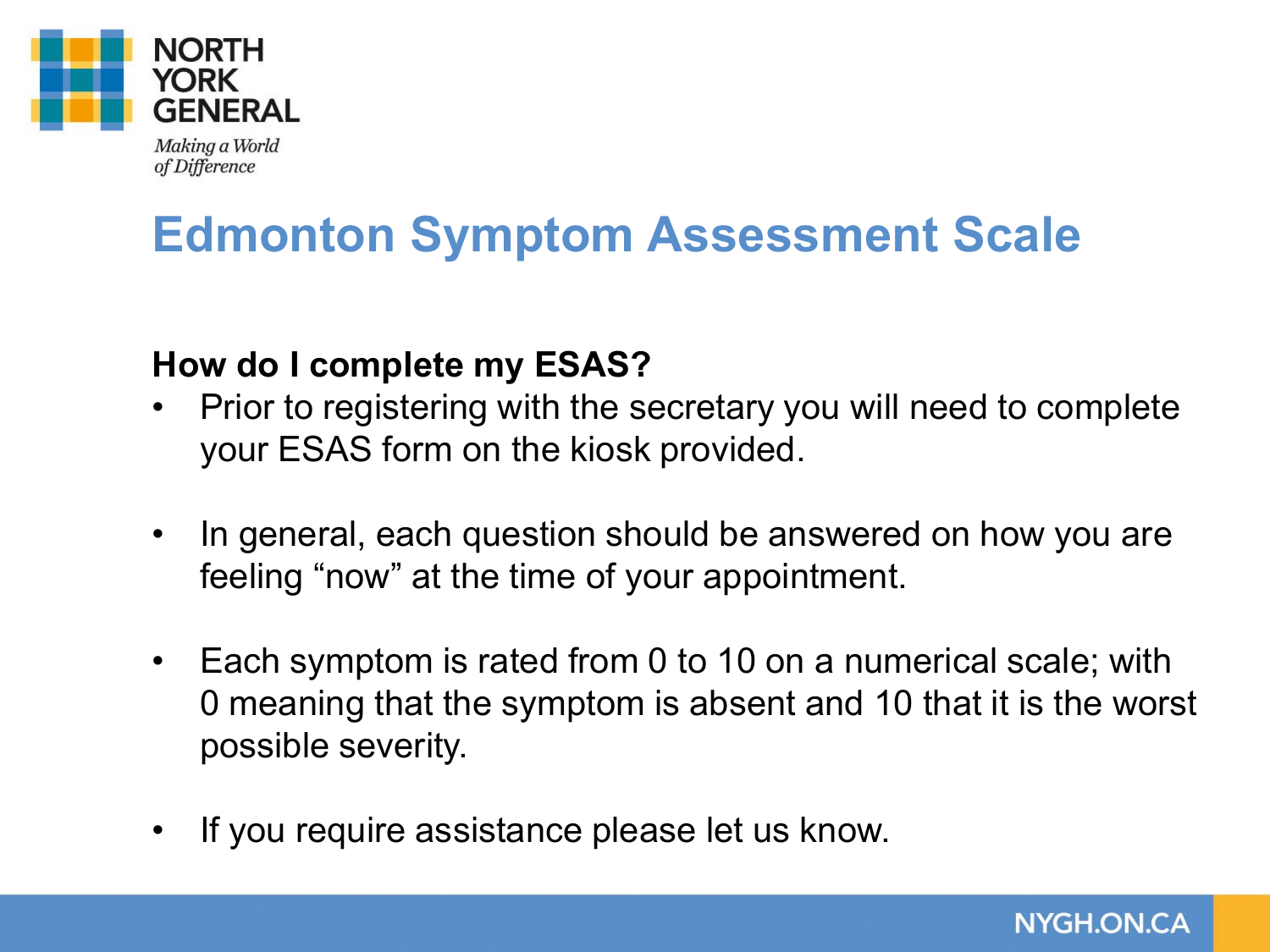

**Registration**

Once you have completed your ESAS form you are now ready to register for your appointment.

Registration needs to be done for every appointment.

Bring your health care card for each appointment.

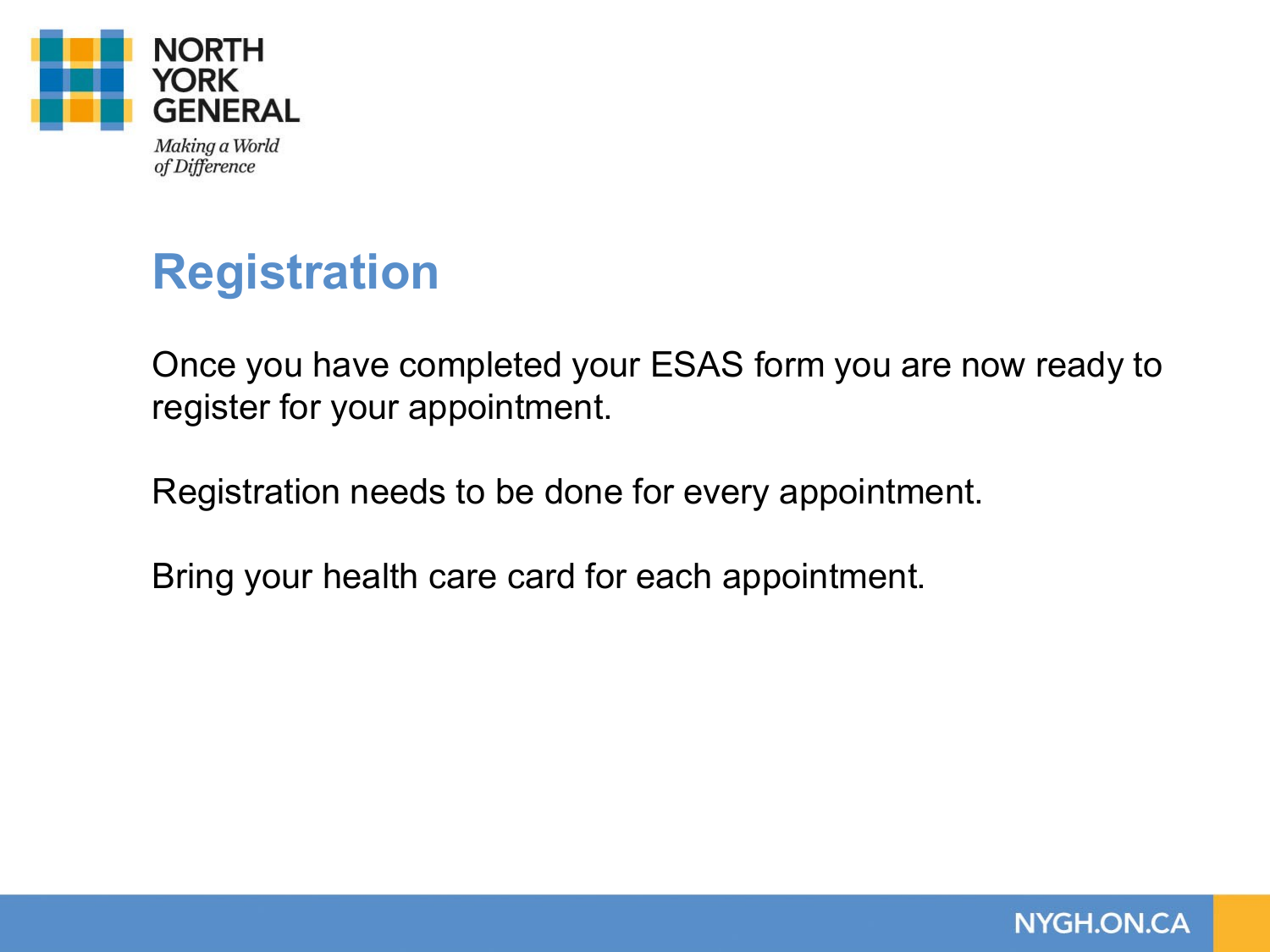

# **Nursing assessment**

Your height will be measured on the first day of your chemotherapy treatment and your weight will be checked at every visit.

A nurse will assess you on each visit and check your blood work from the previous day.

It is a good idea to keep a diary at home of any concerns to help you remember what you want to discuss with your nurse.

Let your nurse know if:

- You are having any problems or concerns
- You have other health conditions such as diabetes
- You require a referral to the dietitian or social worker
- If you have had a recent emergency visit.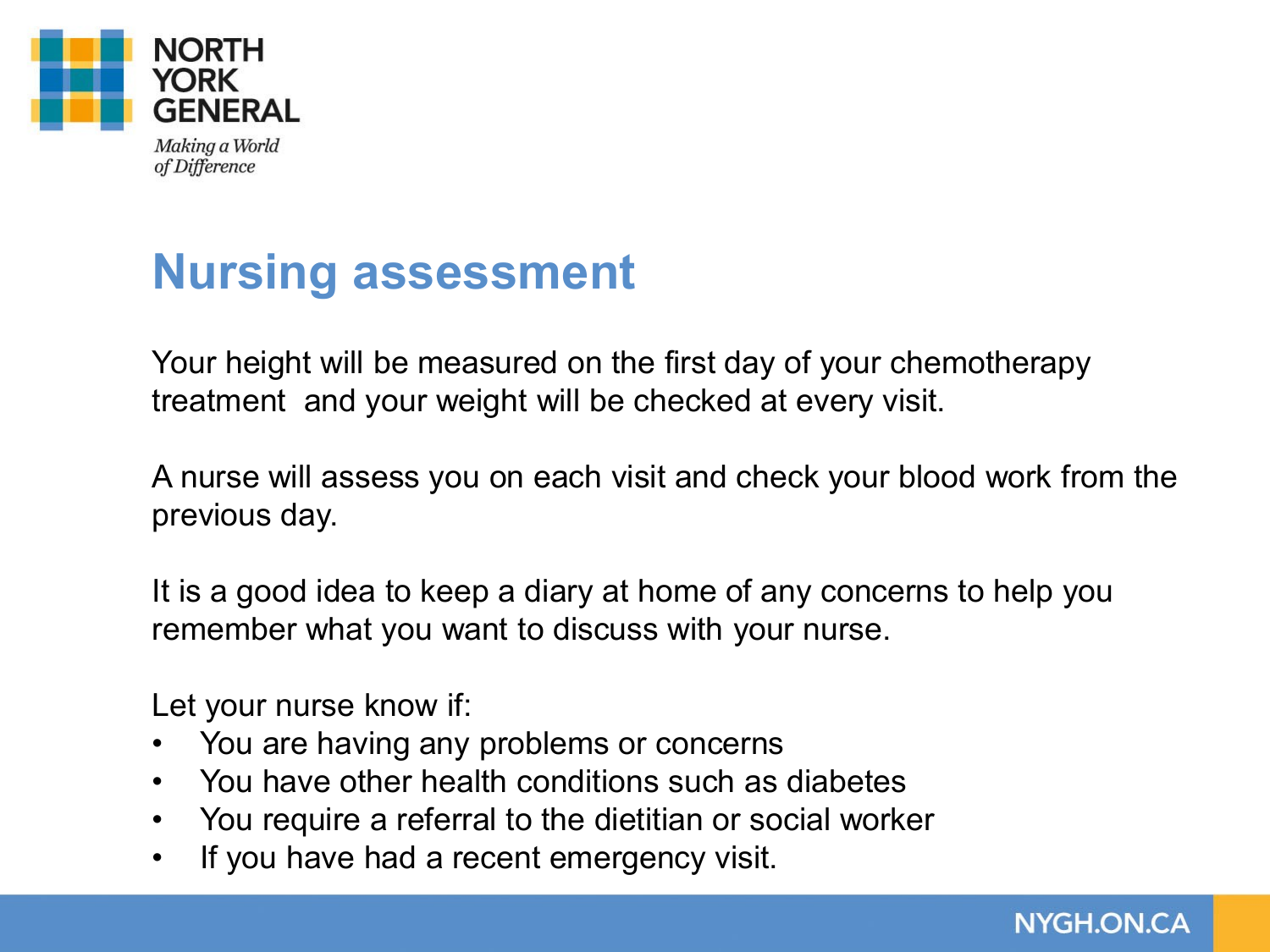

# **Pre-chemo medication**

Your oncologist may have given you a prescription for pre-chemo medication.

Please fill these prescription(s) at a pharmacy and bring them to your chemotherapy appointment.

Do not start taking pre-medications UNLESS the instructions say to start taking them the DAY before your chemotherapy.

Once your nurse has assessed you he/she will instruct you on how take your pre-chemo medication.

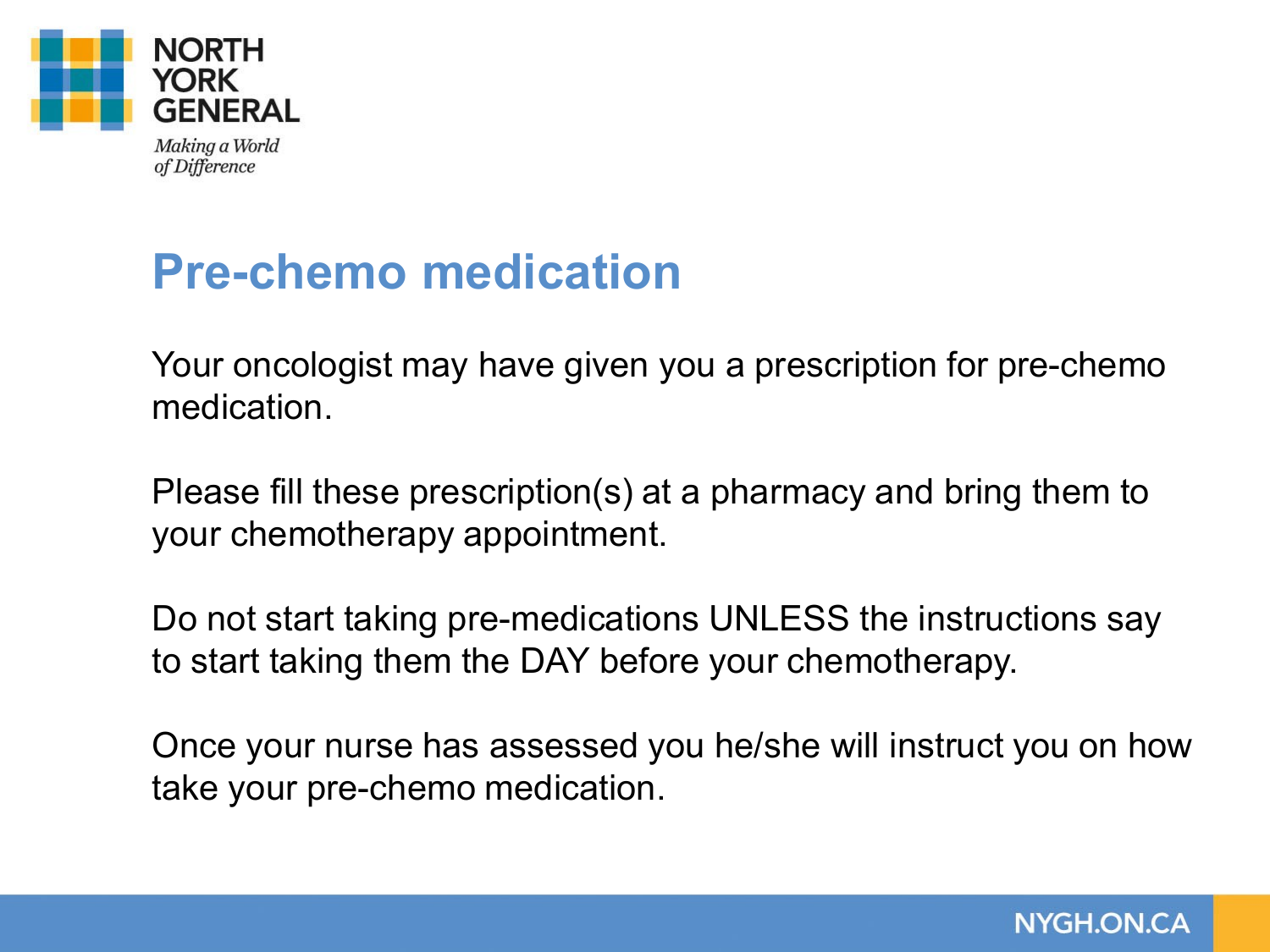

# **Ordering and preparing chemotherapy**

Most chemotherapy doses are based on your height and weight and are made specifically for you.

Your chemotherapy will not be prepared until the nurse has completed his/her assessment. Only then will your chemotherapy be ordered.

While you are waiting in the chemotherapy clinic, your medications are being prepared for you.

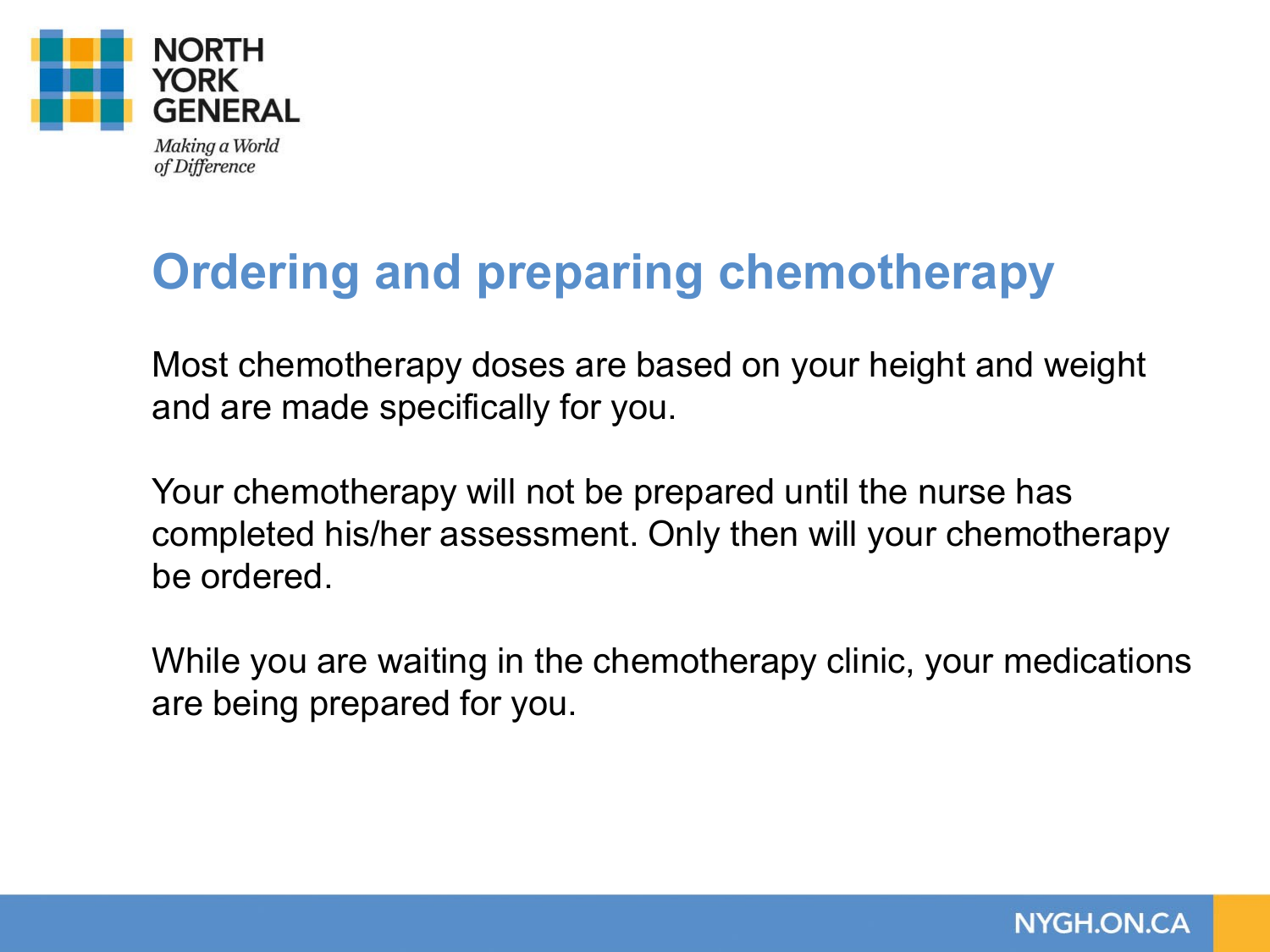

# **Getting your treatment**

Many of the chemotherapy treatments are given through an intravenous line (IV) inserted by your nurse.

Patients who require to have chemotherapy continuously at home will require a PICC line or Port-A-Cath

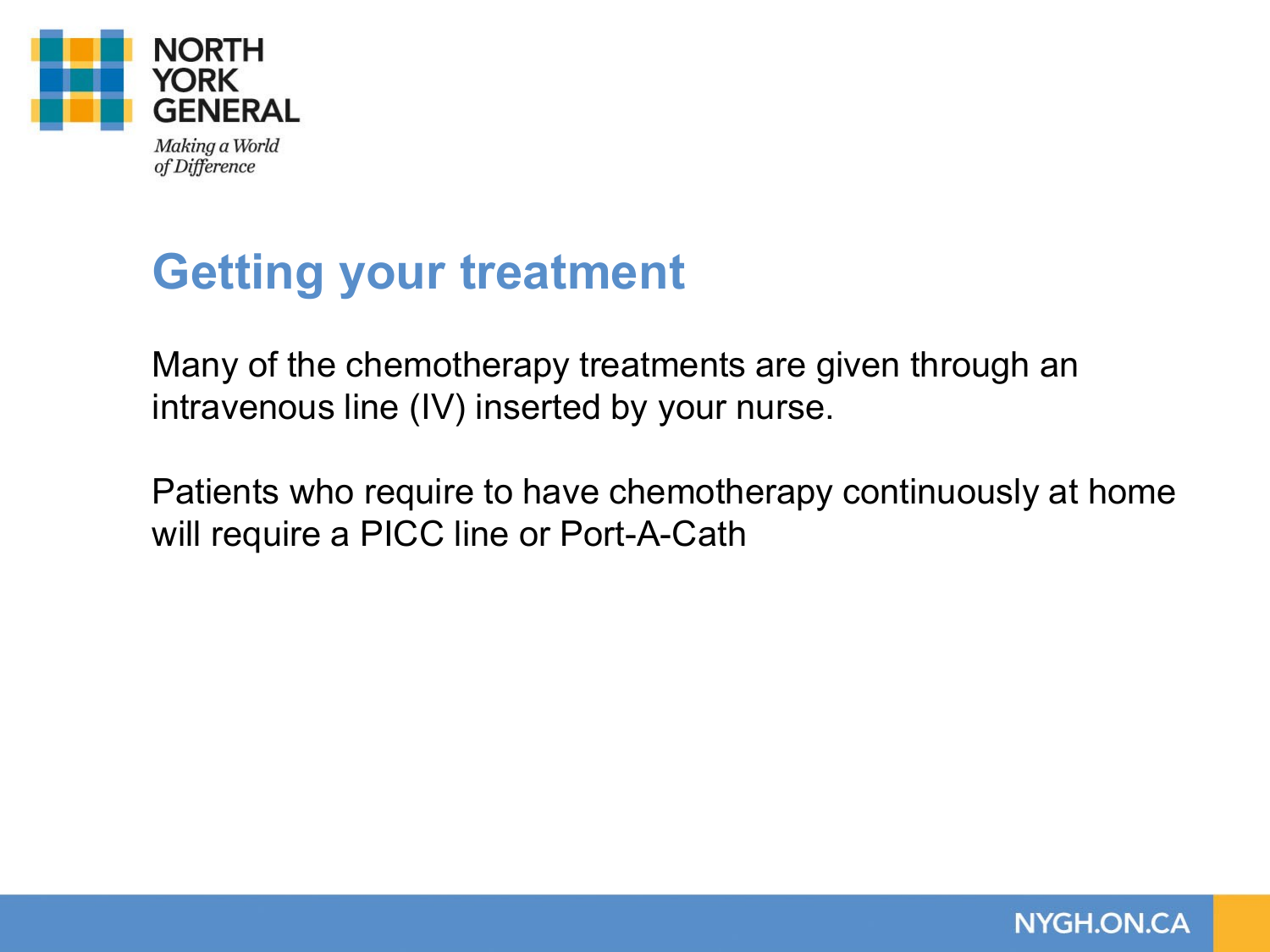

Making a World<br>of Difference

#### **Intravenous Line**



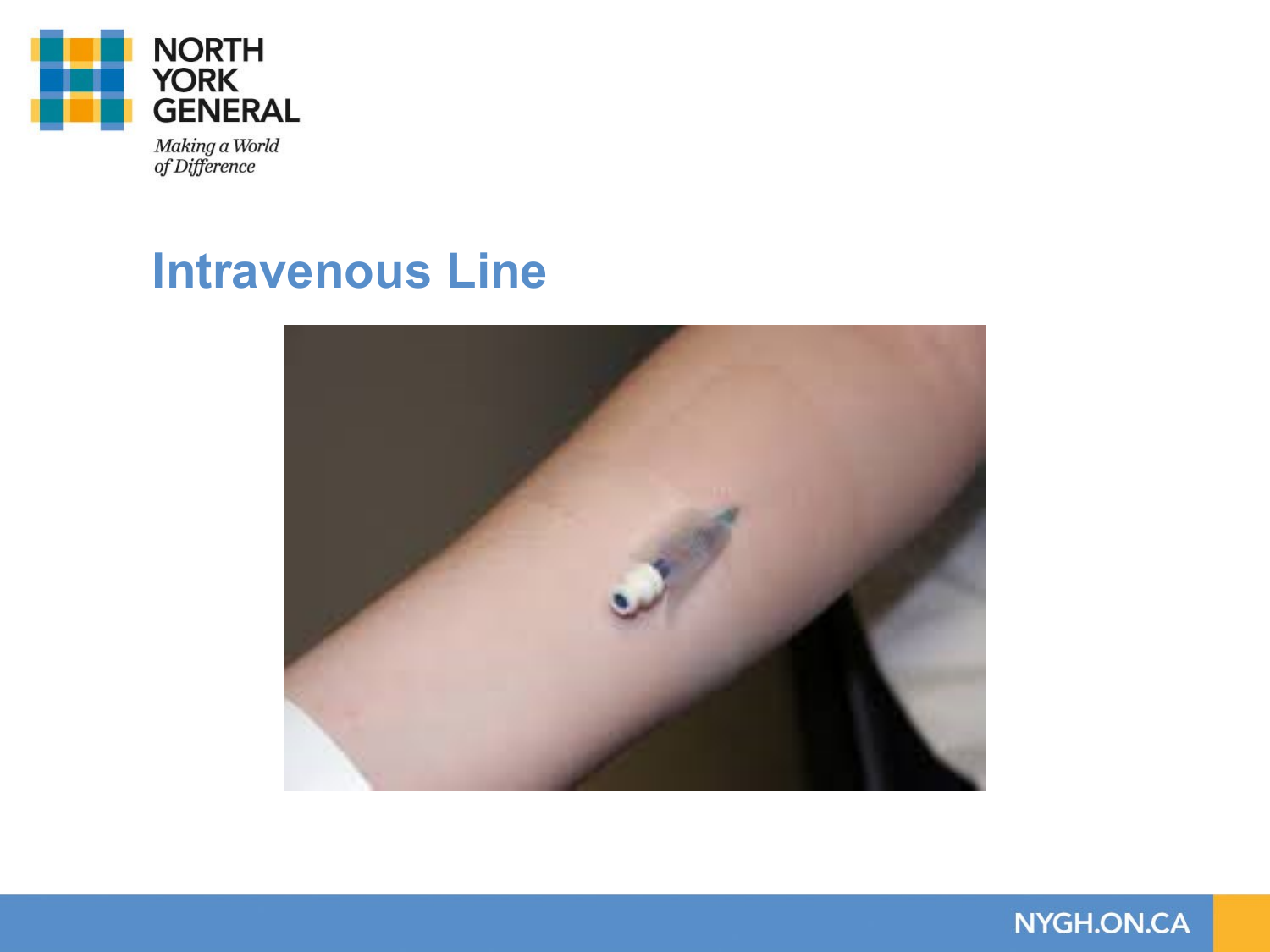

Making a World<br>of Difference

#### **PICC Line**



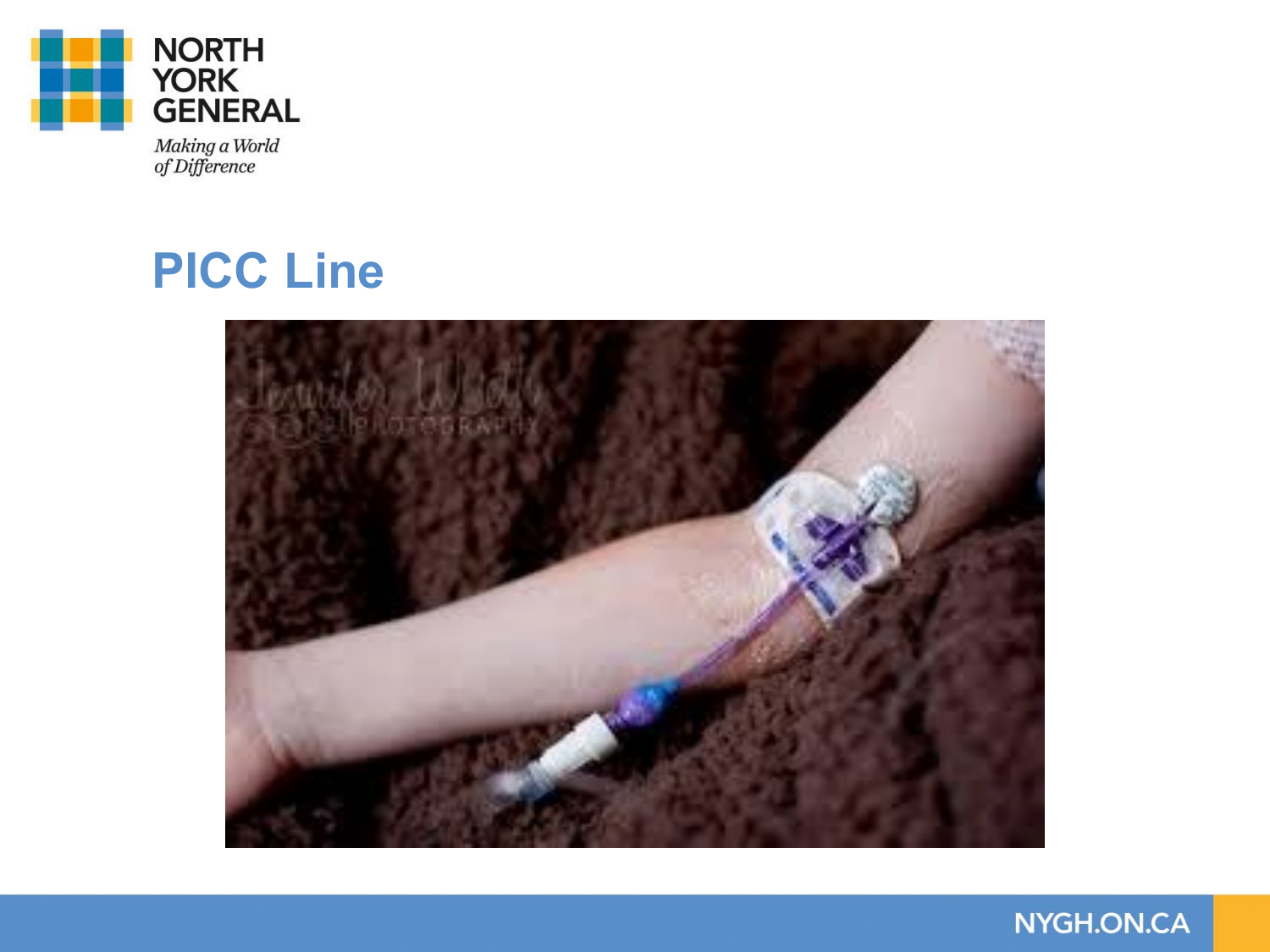

Making a World<br>of Difference

#### **Port-A-Catheter**



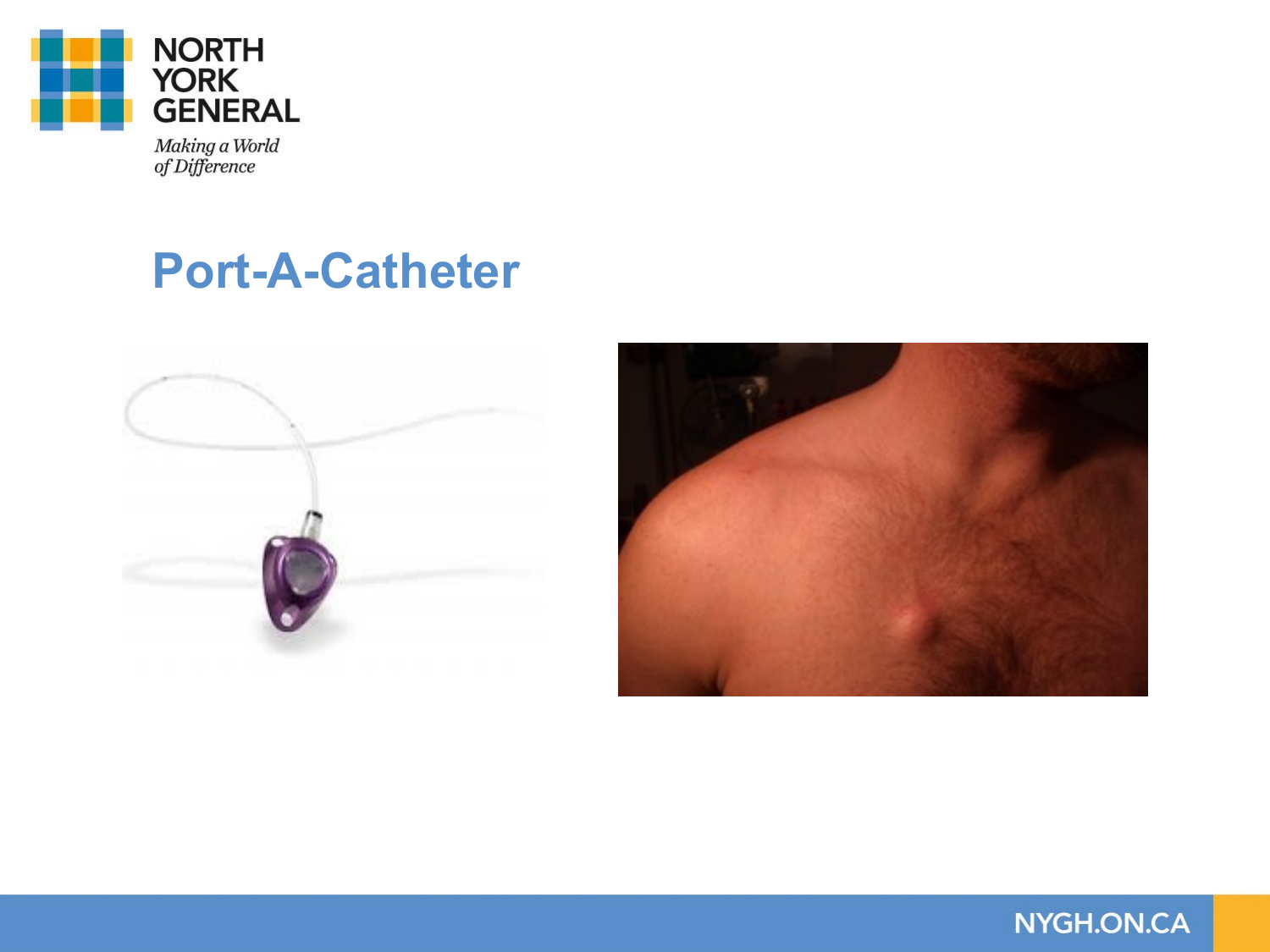

# **Chemo safety: Protecting you and your family**

For the first 48-72 hours AFTER chemotherapy treatment has completed, you will need to take some extra safety precautions.

These include:

- Flushing the toilet twice after use, with the lid down
- Wash soiled linens twice in your washing machine, separately from other laundry
- Practice safe sex: precautions should be used.

\*\*You will not expose your loved ones to chemotherapy by hugging, kissing or touching them.\*\*

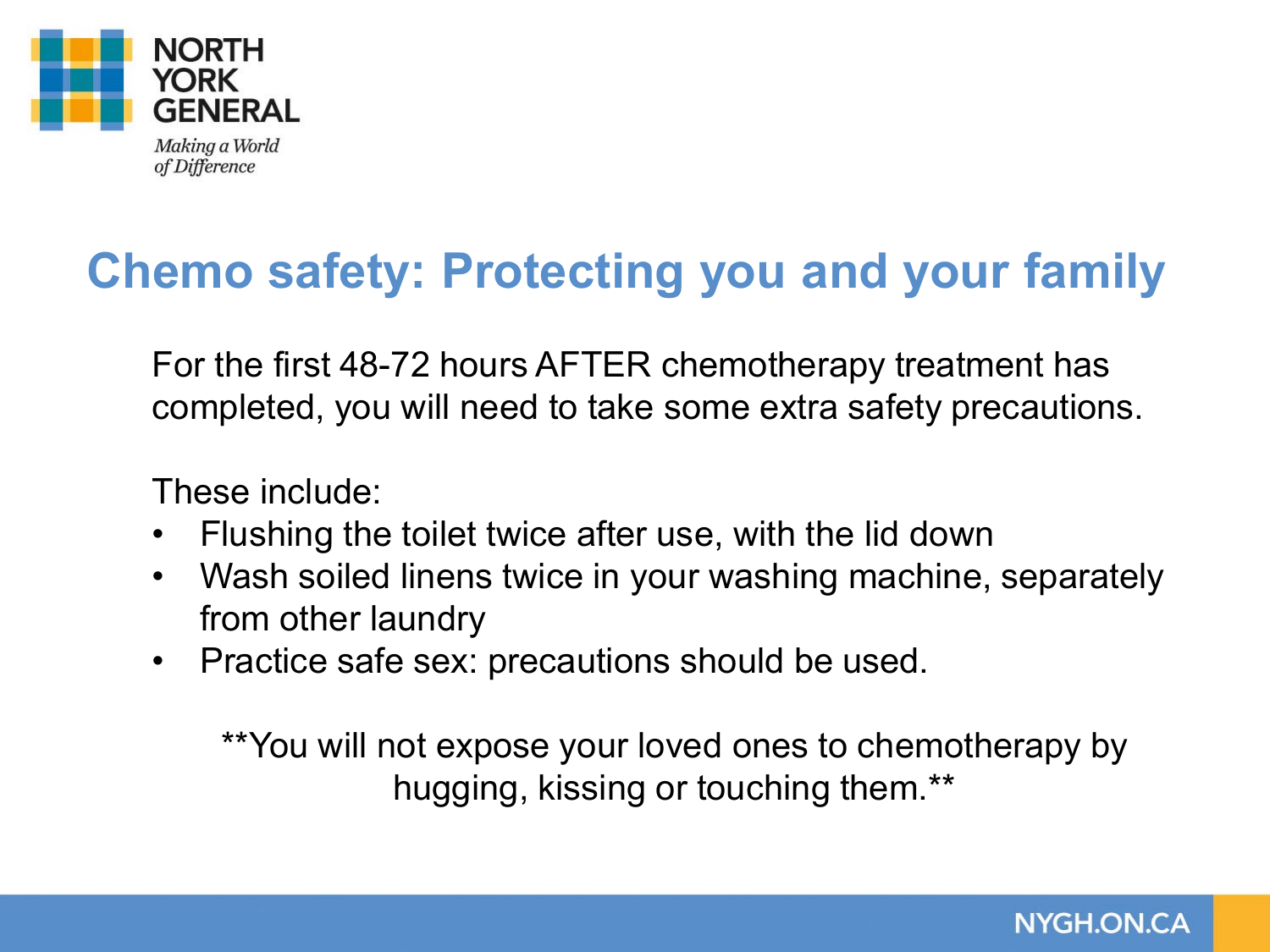

# **Chemo safety: Protecting you . . . continued**

Unfortunately, family and friends are not permitted to eat or drink in the clinic for their safety.

Patients are welcome to eat and drink in the clinic.

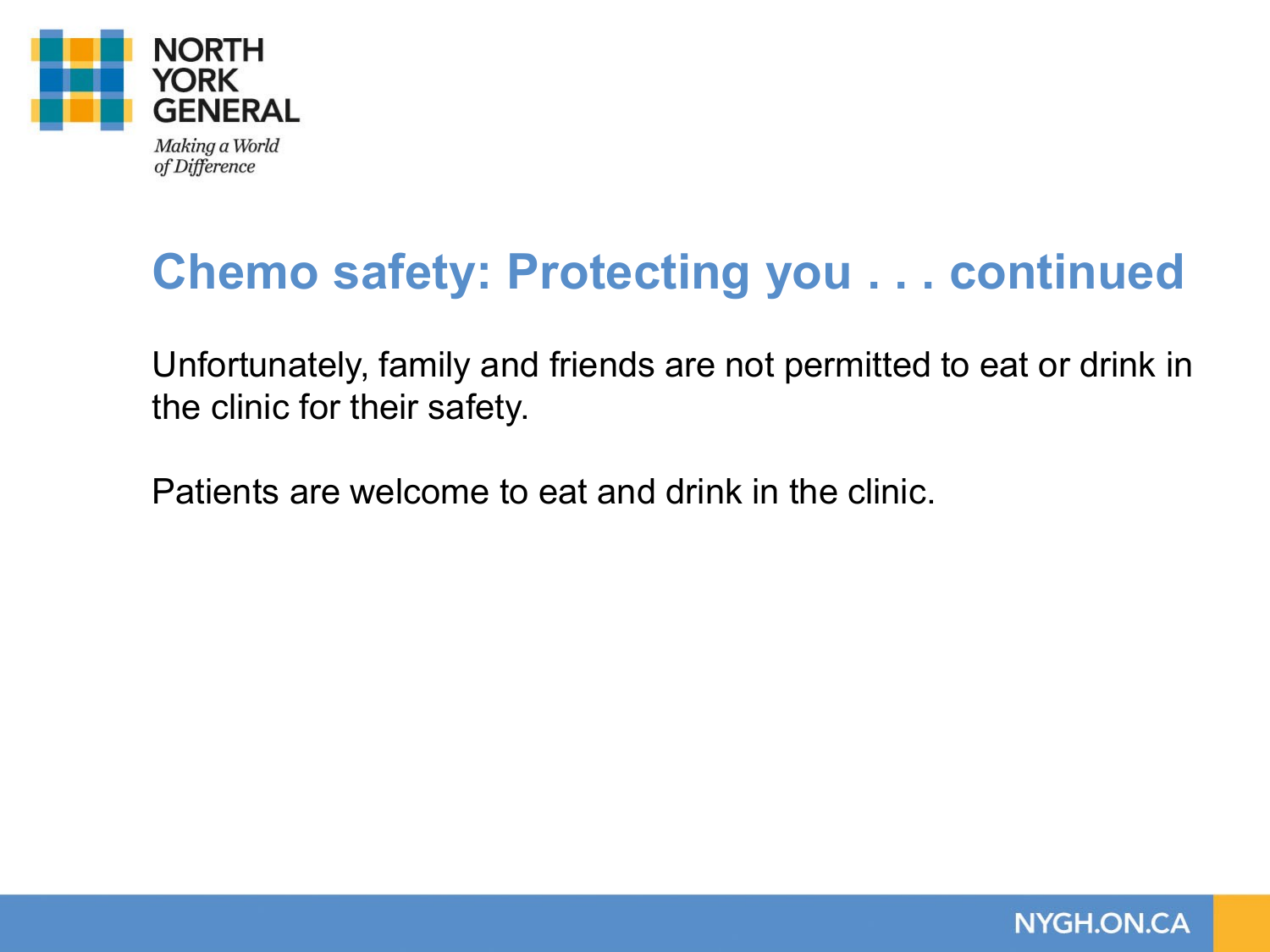

# **Appointments**

Delays in the clinic are common because of unforeseen health issues.

Please keep in mind:

- Arriving early does not mean you will be seen early.
- If you arrive late there is a chance of losing your appointment for that day. Please call if you are going to be late.
- Please speak to a secretary if you have been waiting for more than 30 minutes and have not been seen.
- **Remember**: pick-up your next appointment card before leaving the clinic. The day and time may change from one appointment to the next.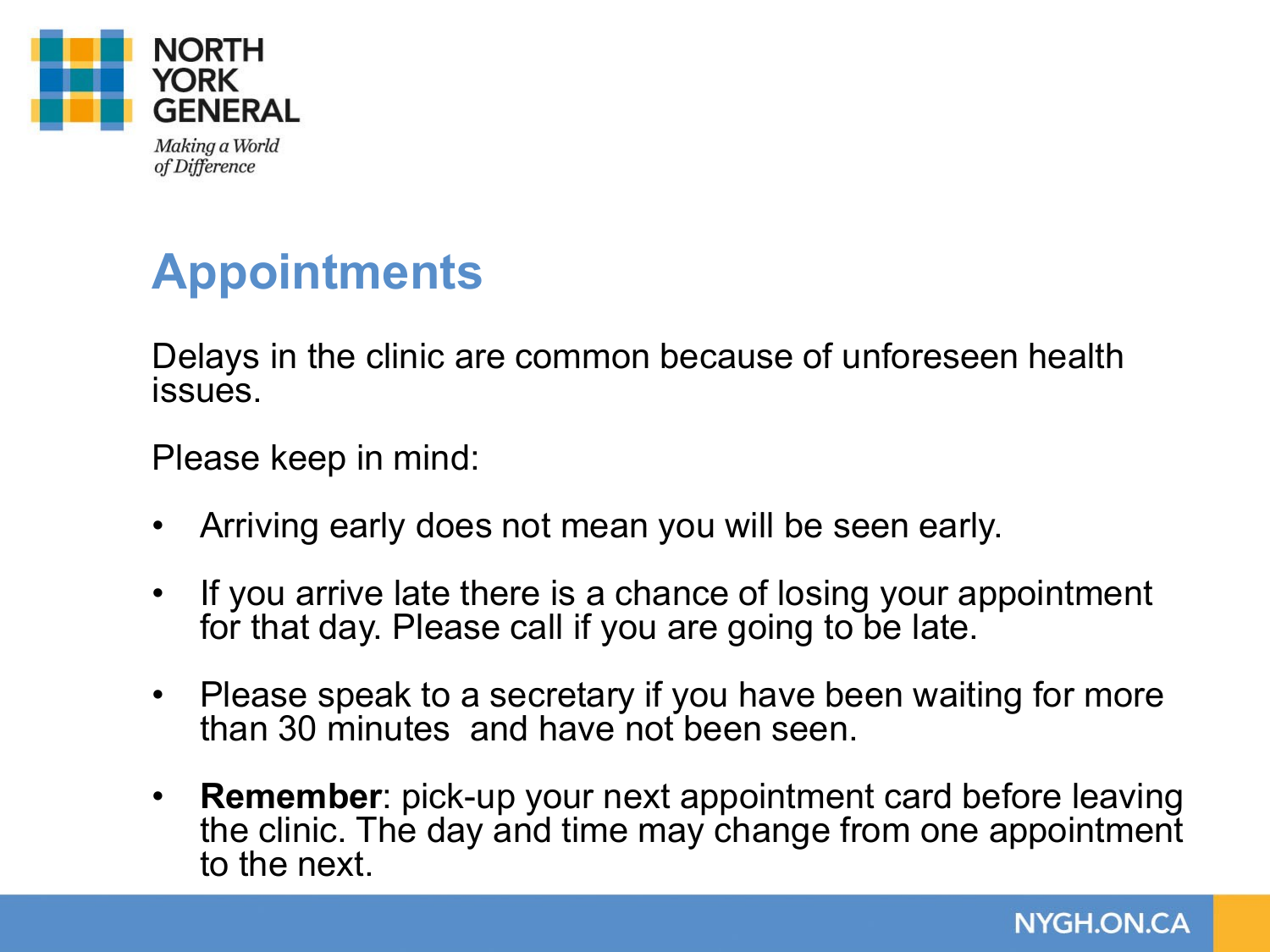

### **What should I bring with me?**

- Your health card is required at every visit.
- Food. You may wish to bring snacks and/or lunch.
- A cell phone, laptop computer or tablet. There is free Wi-Fi.
- Diversions: knitting, crossword puzzles, books etc.
- A friend or family member. Please bring only 1 person with you. We do not recommend bringing children under 12 years of age.
- Bring a list (or vials) of all current medications, vitamins and supplements to you first chemotherapy appointment if you have not seen our Drug Access Facilitator (Alan).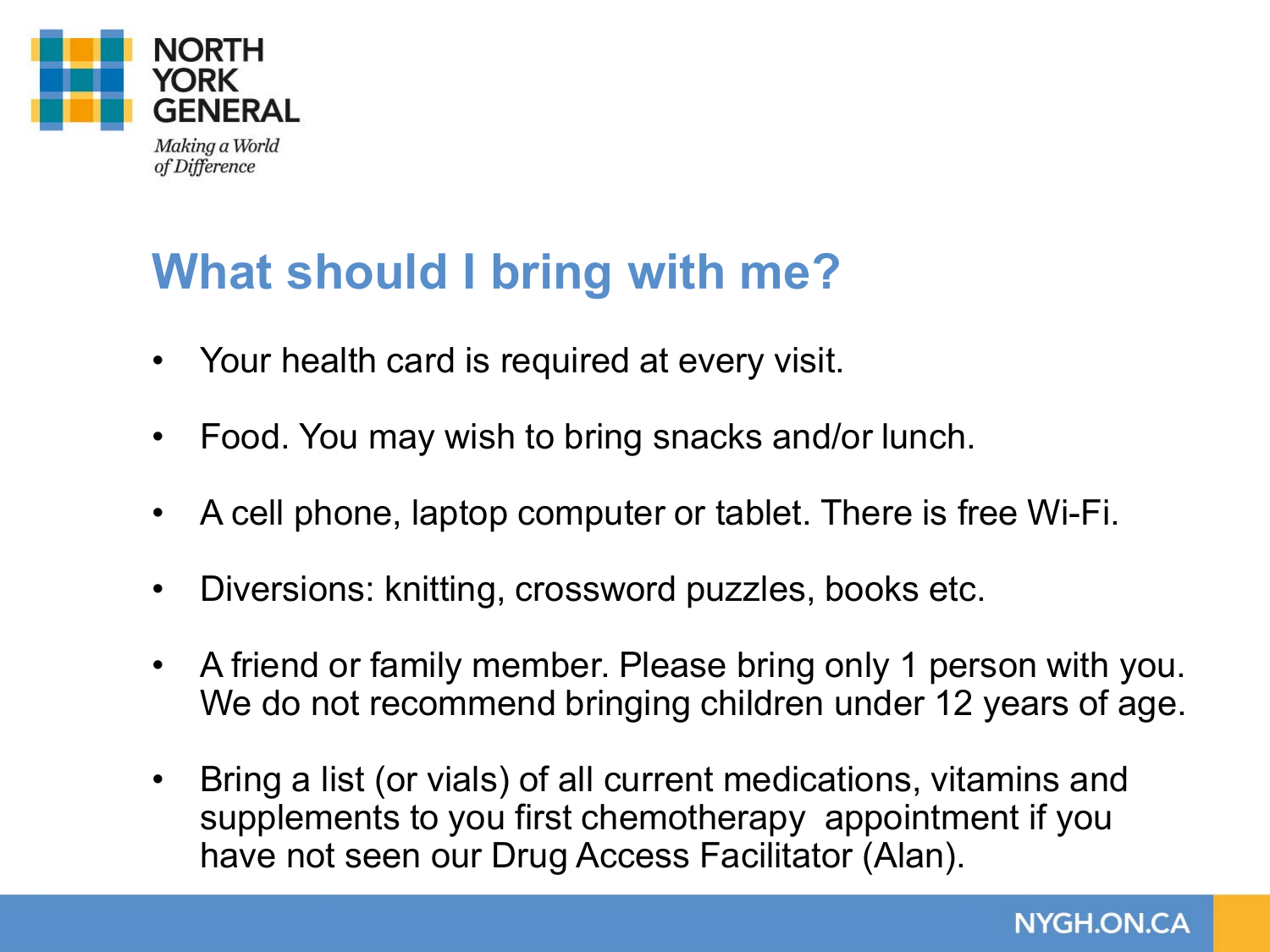

### **Reminders**

- Arrive on time for your appointment.
- Bring your health card to every appointment.
- Continue to take your prescription medications normally.
- Eat breakfast and/or lunch.
- We are a scent free hospital (no perfumes, colognes or scented beauty products).
- Discount parking cards are available at the parking kiosks.

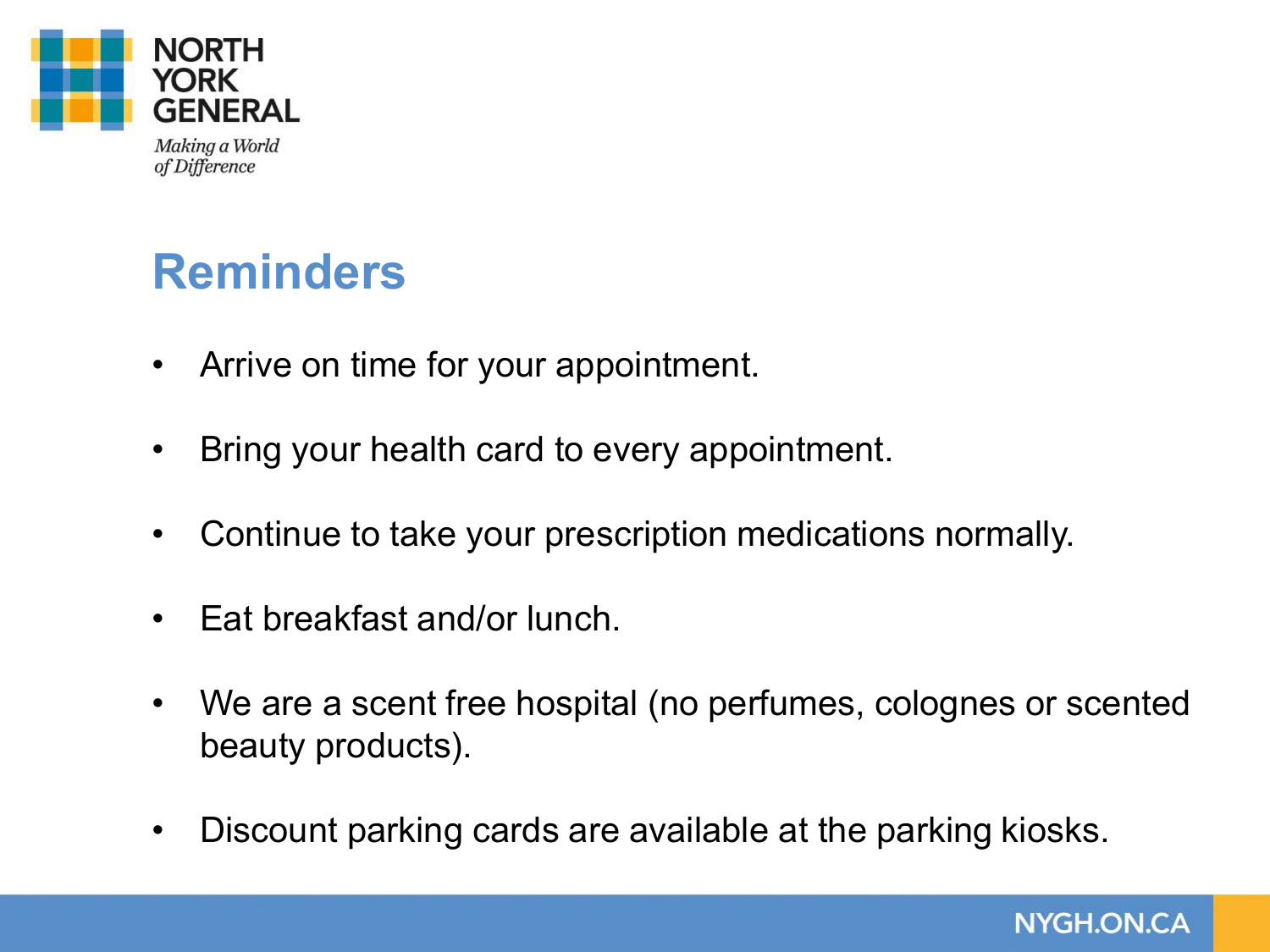

of Difference

# **Symptom Management Resources**

Cancer Care Ontario: [www.cancercare.on.ca](http://www.cancercare.on.ca/)



Ten patient guides to help you and your loved ones manage your symptoms.

The guides are filled with easy to understand, practical tips for what you should do and when to get help from your health care team.

The information in the guides is not medical advice. Please discuss your side effects and symptoms with your health care team.

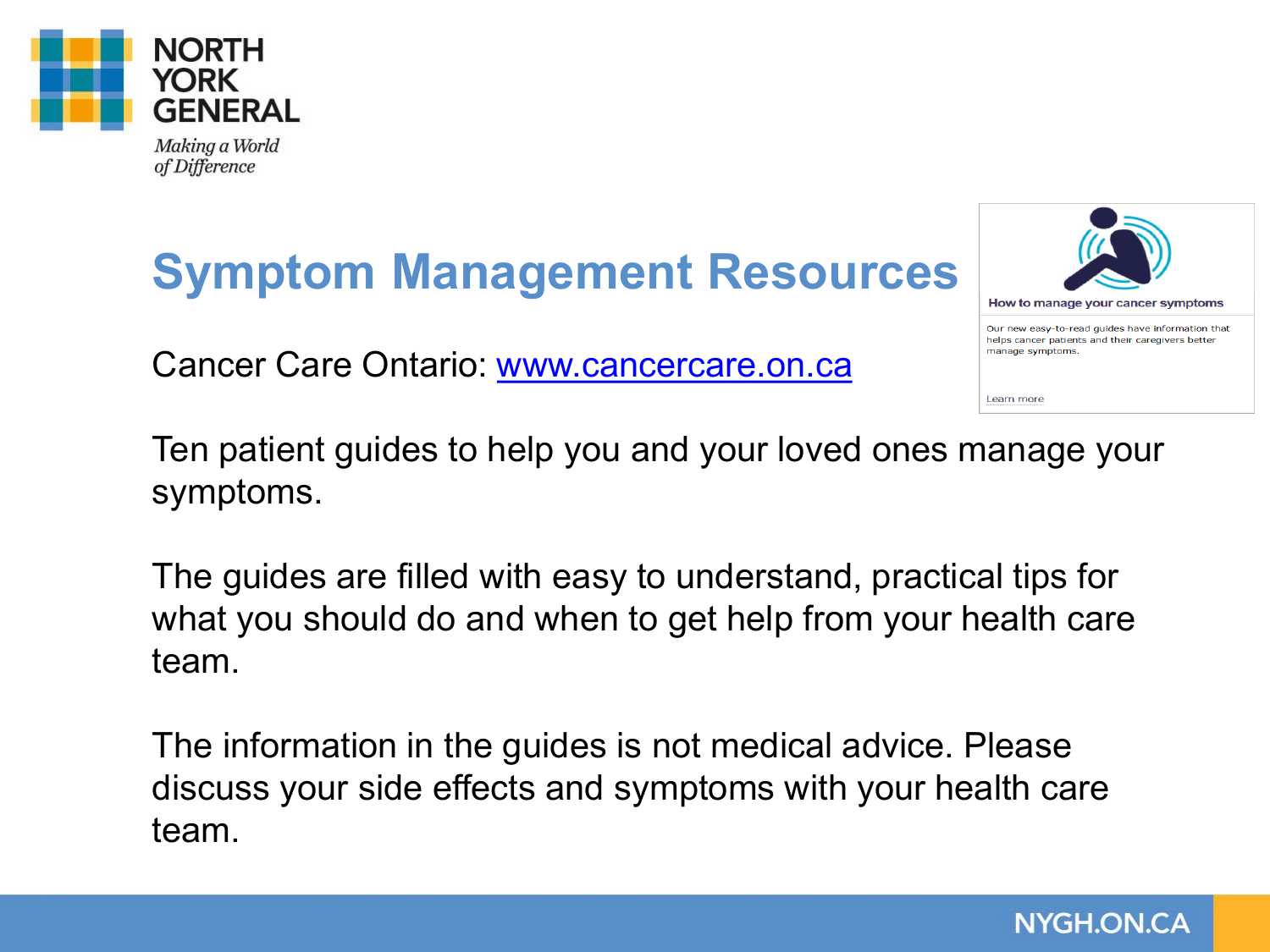

#### **How can we help?**

Your oncology nurse is here to help you understand your treatment and disease, and to support you and your loved ones along the way.

Please let us know how we can make your journey easier.